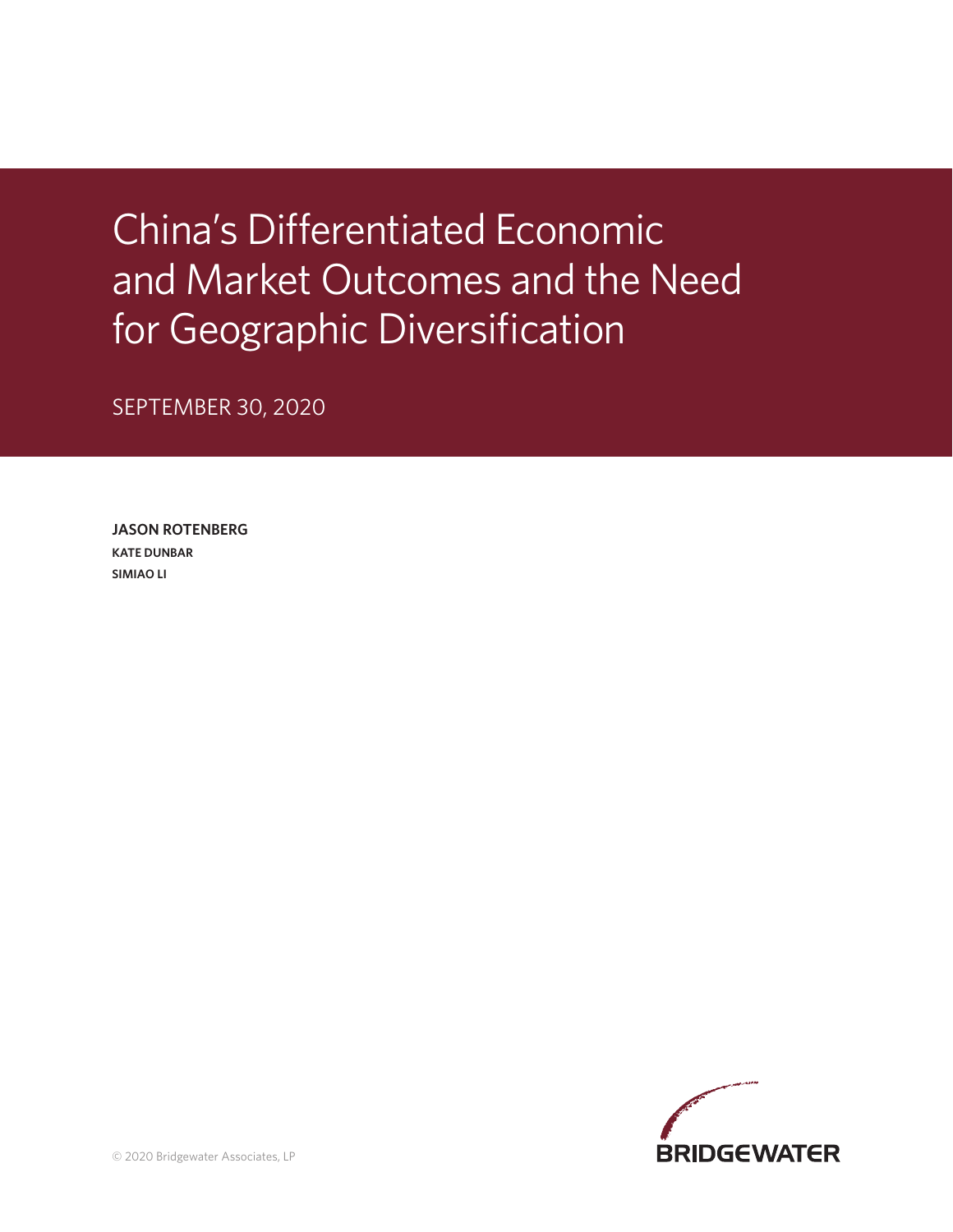Though every economy and market in the world was largely subjected to the same first-order effects of the pandemic, today both levels of activity and the likely path forward are vastly different, predominantly as a result of how policy makers responded. The current gap between levels of activity in China and the rest of the world is huge in large part because of an effective policy response. After an aggressive and early shutdown that brought the pandemic under control, swift easing coordinated across multiple levers fostered a rapid recovery. Then policy makers pulled back somewhat in order to avoid creating excesses, such as those seen in prior easings. The difference in economic outcomes, combined with policy responses, led to differentiated asset returns. The bond rally that happened in the rest of the world was largely absent. The strong economy and tightening contributed to one of the strongest currencies globally. Equity performance benefited from a strong economy, but that was offset by the tightening and rising of geopolitical tensions.

Looking ahead, unlike most of the world, China still has the monetary lever available. Today, China offers a government bond yield of about 3%, making it one of the few places where bonds offer reasonable returns and diversification benefits. China has a strong balance of payments and strong secular growth prospects. These huge divergences in levels of activity coupled with the heightened potential for conflicts—both across and within countries—increase the likelihood that economic and financial outcomes will continue to be less correlated than they have been in recent decades. Geographic diversification has never been more important for investors, and given its size, rapidly opening capital markets, different place in the business cycle, and nonzero rates, tracking China closely has never been more important.



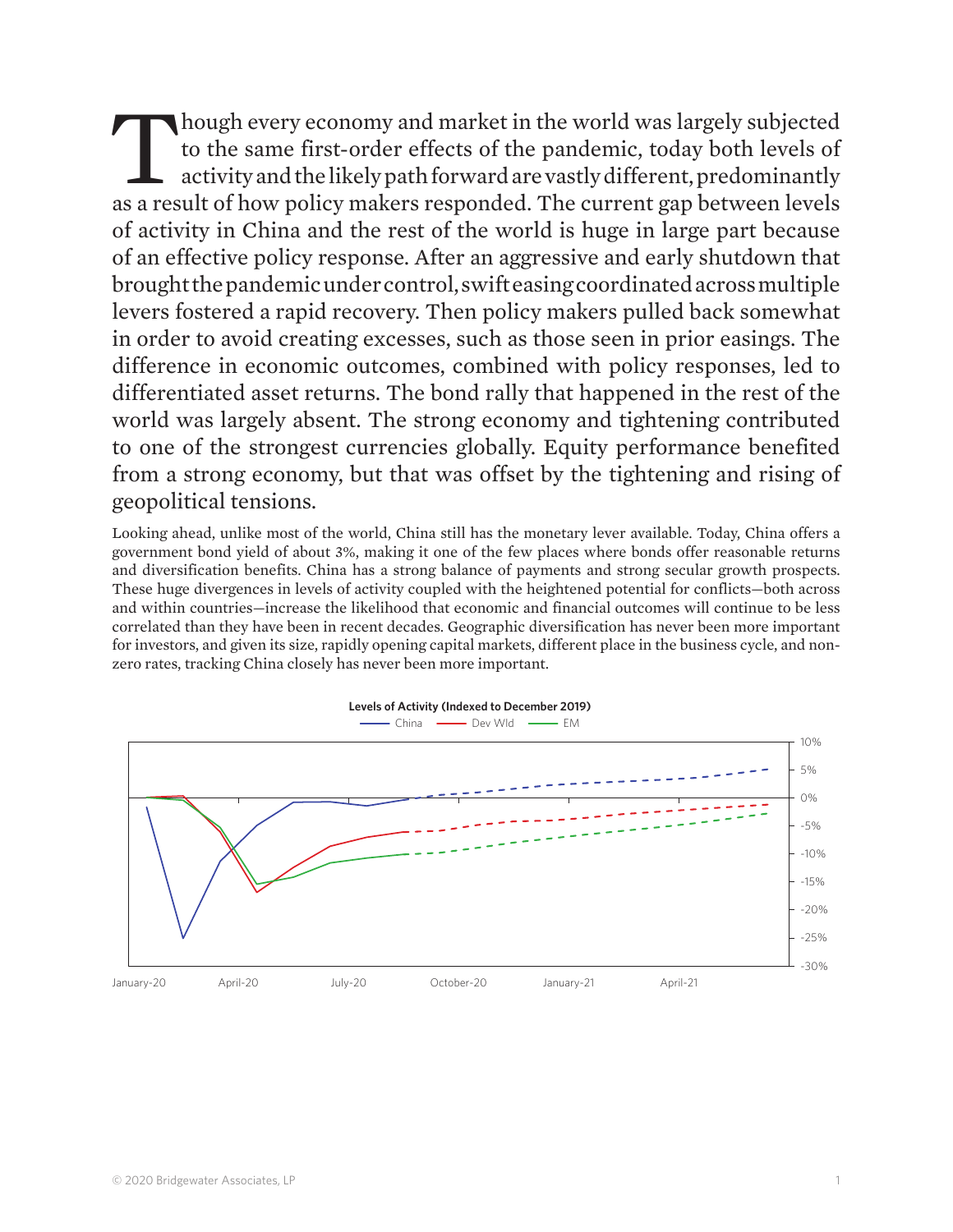Market action reflects these shifting fundamentals. The charts below show the performance of a selection of Chinese assets against a basket of developed world assets. As you can see, China's market outcomes have also been meaningfully differentiated from those in the developed world. The rebound in the economy, control of the virus, and continued fiscal policy easing have given policy makers enough confidence to reverse the prior monetary easing. China is in the unique position of being one of the only major economies still offering a reasonable yield, with enough fuel in the tank to offset further weakness by using the rates lever if conditions warrant it. That combination of economic outperformance and a relatively higher yield has led to the divergence of Chinese assets from the developed world.



Chinese market and economic conditions have historically been lowly correlated to developed world conditions. Geographic diversification can be a lifesaver in times of crisis, and even outside of major crisis-like events, there is always a divergence between the best- and worst-performing economies over any given period. Given that, a geographically diversified portfolio creates a more consistent return stream. This approach sidesteps trying to predict whether China's or other countries' domestic or geopolitical problems are over- or underdiscounted and ensures that a localized crisis doesn't have a disproportionate effect on portfolios.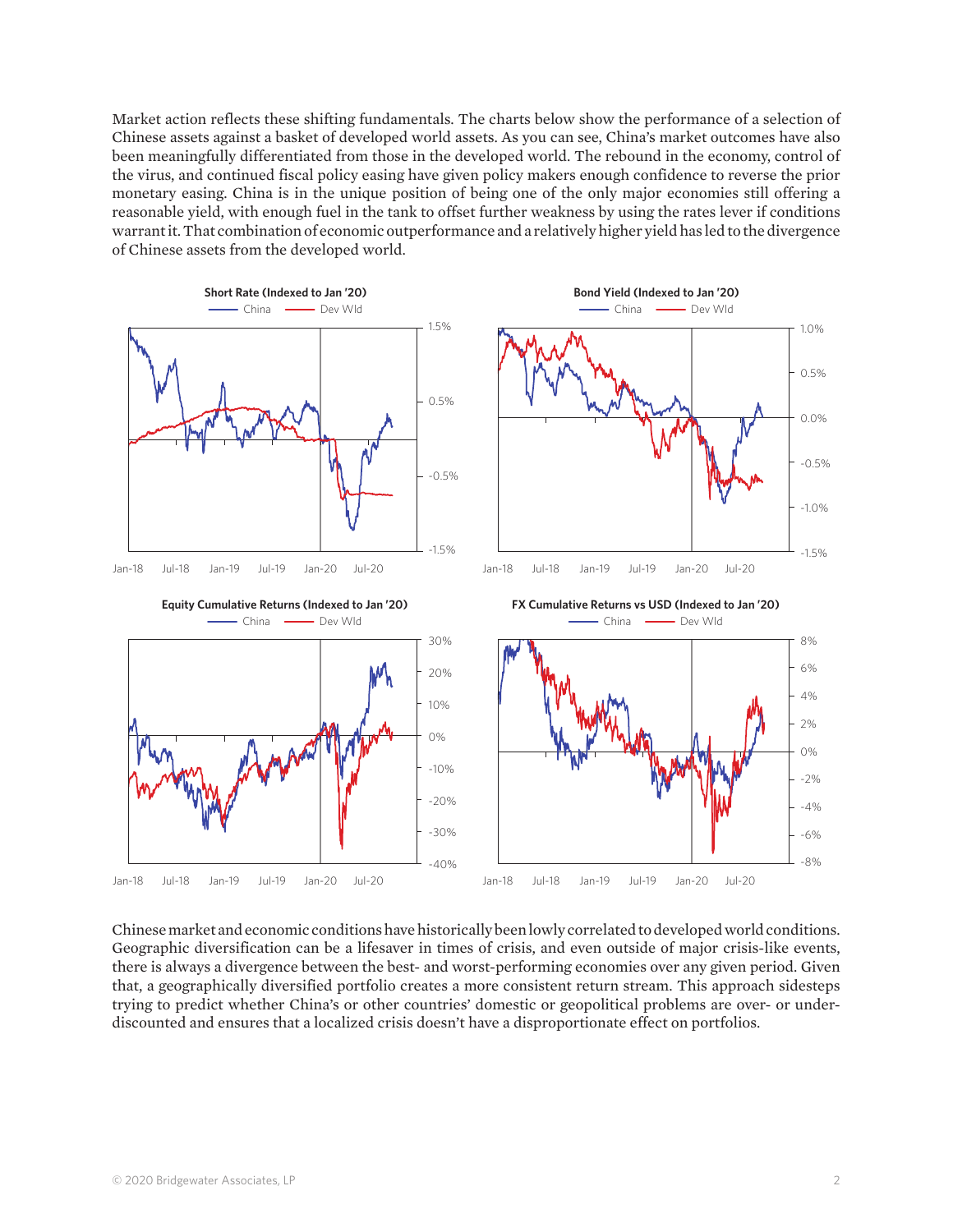We show the historical correlations in the table below (going as far back as we could find reliable Chinese data).



China's policy makers are continuing to move aggressively to open their markets and capital account and to strengthen the RMB as a world currency. At the same time, global capital inflows are being fostered by increased shares of major market indices, and these markets are underinvested in relative to the markets in developed countries (especially the US). The table below shows measures taken by policy makers this year to further open the capital markets.

| Examples of China's Recent Capital Market Reform and Opening |  |
|--------------------------------------------------------------|--|
|--------------------------------------------------------------|--|

| Date            | Measure                                                                                                                                                                                                                                                                                                                                                                                                                                      |
|-----------------|----------------------------------------------------------------------------------------------------------------------------------------------------------------------------------------------------------------------------------------------------------------------------------------------------------------------------------------------------------------------------------------------------------------------------------------------|
| Sep 2020        | The CSRC announced changes to the QFII/RQFII program and significantly expanded the onshore investment scope to<br>foreign institutional investors. The new investment scope includes bond repo, futures and deliverable swaps, equity margin<br>trading, commodity futures, and private investment funds.                                                                                                                                   |
| Sep 2020        | Regulators added a \$3.36 billion additional quota to QDII for first time since 2019.                                                                                                                                                                                                                                                                                                                                                        |
| Aug 2020        | The Guangdong government released an implementation plan to further open up the financial industry and support<br>cross-border activities in the Greater Bay Area. Notably, it encourages investment managers to apply for QFII, QDII,<br>or RQFII licenses. It also encourages cross-border financing activities, including offshore bond issuance and FX borrowing,<br>by local government and high-tech companies for their RD&D efforts. |
| Jun 2020        | Regulators added Hainan FTZ to the QDLP and QFLP pilot tests. These programs allow foreign investors to invest in<br>Chinese assets and vice versa.                                                                                                                                                                                                                                                                                          |
| Jun 2020        | Regulators released a large-scale plan to transform Hainan into a free-trade port, including special tax treatment.                                                                                                                                                                                                                                                                                                                          |
| Apr 2020        | Regulators reported to be considering opening up the trust sector by lifting the \$1 billion asset requirement for foreign<br>investors—another step toward China's opening up of the domestic financial sector.                                                                                                                                                                                                                             |
| <b>Mar 2020</b> | The PBoC, CBIRC, CSRC, and SAFE jointly issued a new set of guidelines to support financial reforms and the opening up                                                                                                                                                                                                                                                                                                                       |

of the Greater Bay Area.

<sup>1</sup>Updated as of data available through December 2019. Growth data since start of reliable CHN data in 1991. Inflation data since start of reliable CHN data in 1985. Equity and bond data from beginning of reliable CHN asset data in 2002. "Correlation to Rest of World" refers to the correlation of growth, inflation, or returns in that country to the developed world, excluding the referenced country when that country is part of the developed world.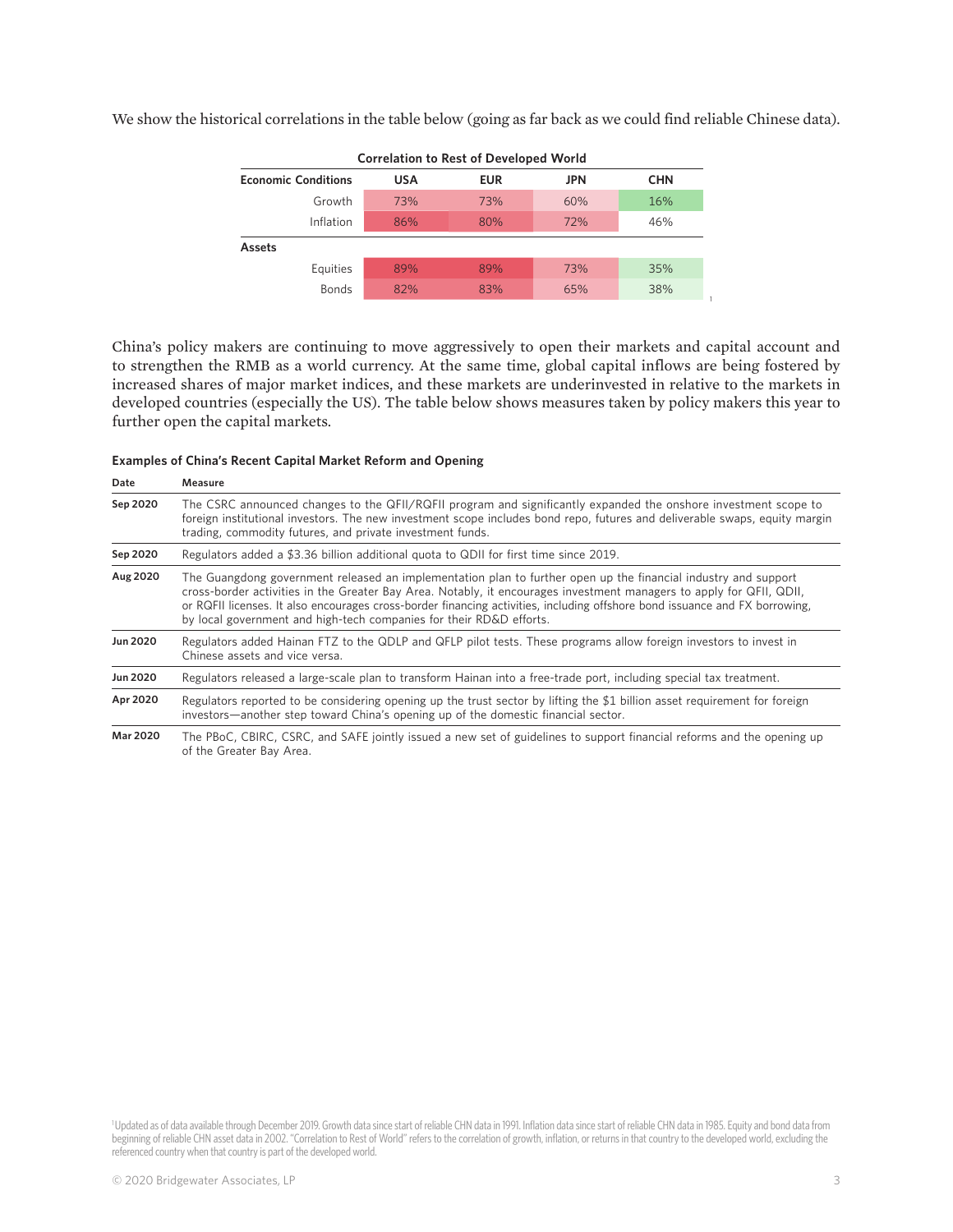# A Deeper Look at How China Balanced Virus Management with Economic Management

As noted at the beginning of this research paper, China stands out as one of the only economies where activity has returned to near 2019 levels. Over the next couple of pages, we walk through the cyclical conditions and the balance of policy levers that allowed for such a rapid recovery and we provide some perspective on what we expect to see going forward.

China's recovery has been predominantly led by strong production, while domestic consumption has recovered at a somewhat slower pace. This dynamic is different from what we have seen across most of the rest of the world, where the recovery in domestic consumption has led a recovery in production. In part, this reflects the strength in manufacturing exports. It also reflects the composition of the easing—with policy makers in China targeting businesses more directly. Below, we show the major Chinese stats against the same stats in the US for perspective.

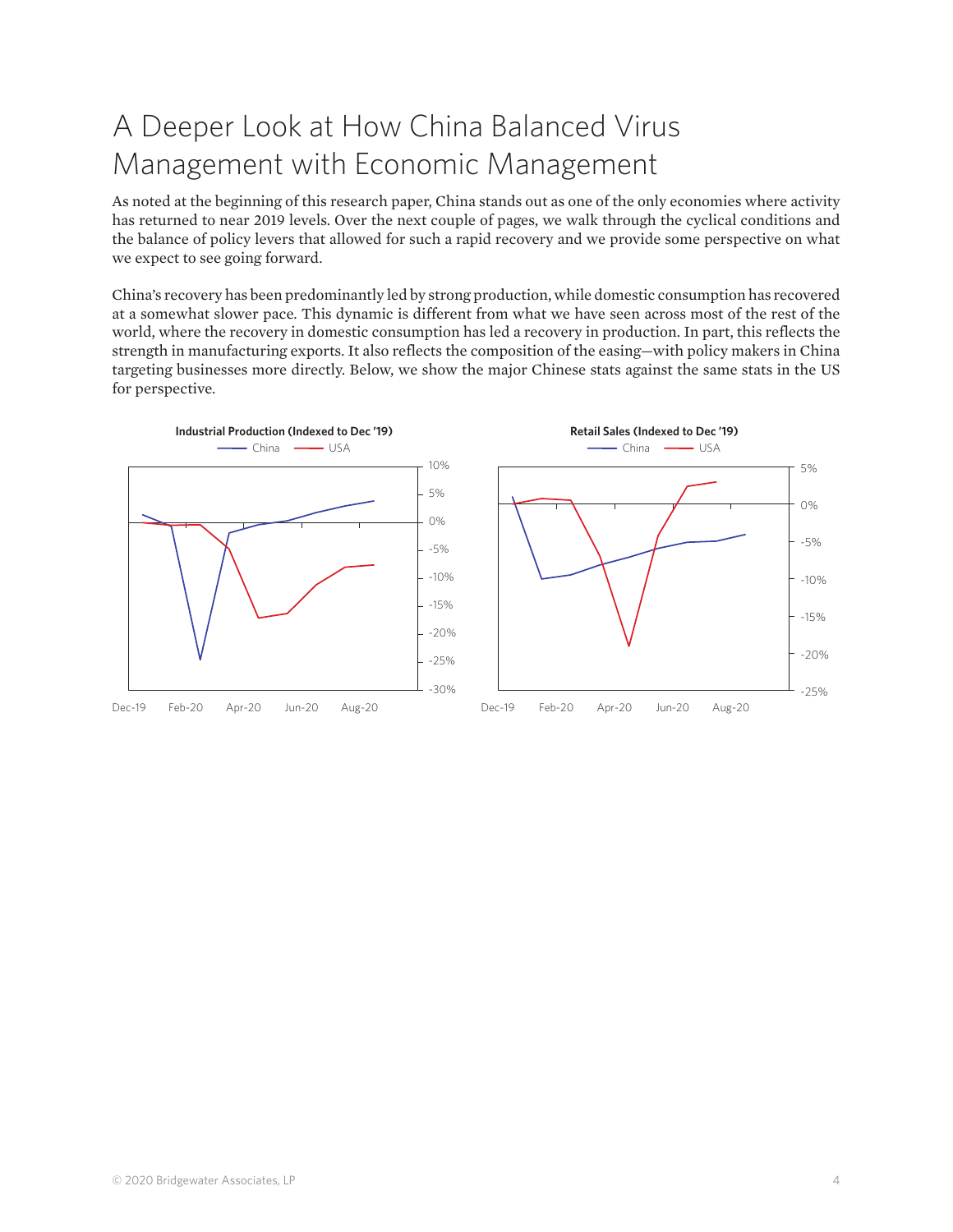At the same time, Chinese exports have also outperformed—recovering to well above levels seen in 2019 while global levels of activity remain weak. This perspective is shown in the chart below on the left. This has largely been a result of China's swift reopening and ability to bring manufacturing online quickly to meet global demand. Additionally, China was able to retool factories rapidly in order to provide COVID-related supplies, and meeting that demand has been a major support. You can see this below in the chart on the right, along with the fact that the exports gain has begun to grow more broad-based. Going forward, we expect some of this support to fade—but the level difference between China and other countries' exports is likely to be a bit sticky, especially as the recovery slows everywhere and with most other economies still far from bringing their full manufacturing capacity back online.



The chart below helps to give more of a long-term perspective on how meaningful the boost in China's export market share has been during the COVID crisis. As you can see, this year marks one of the more rapid increases in Chinese market share in the last two decades.

#### **China Share of Global Non-Commodity Exports**

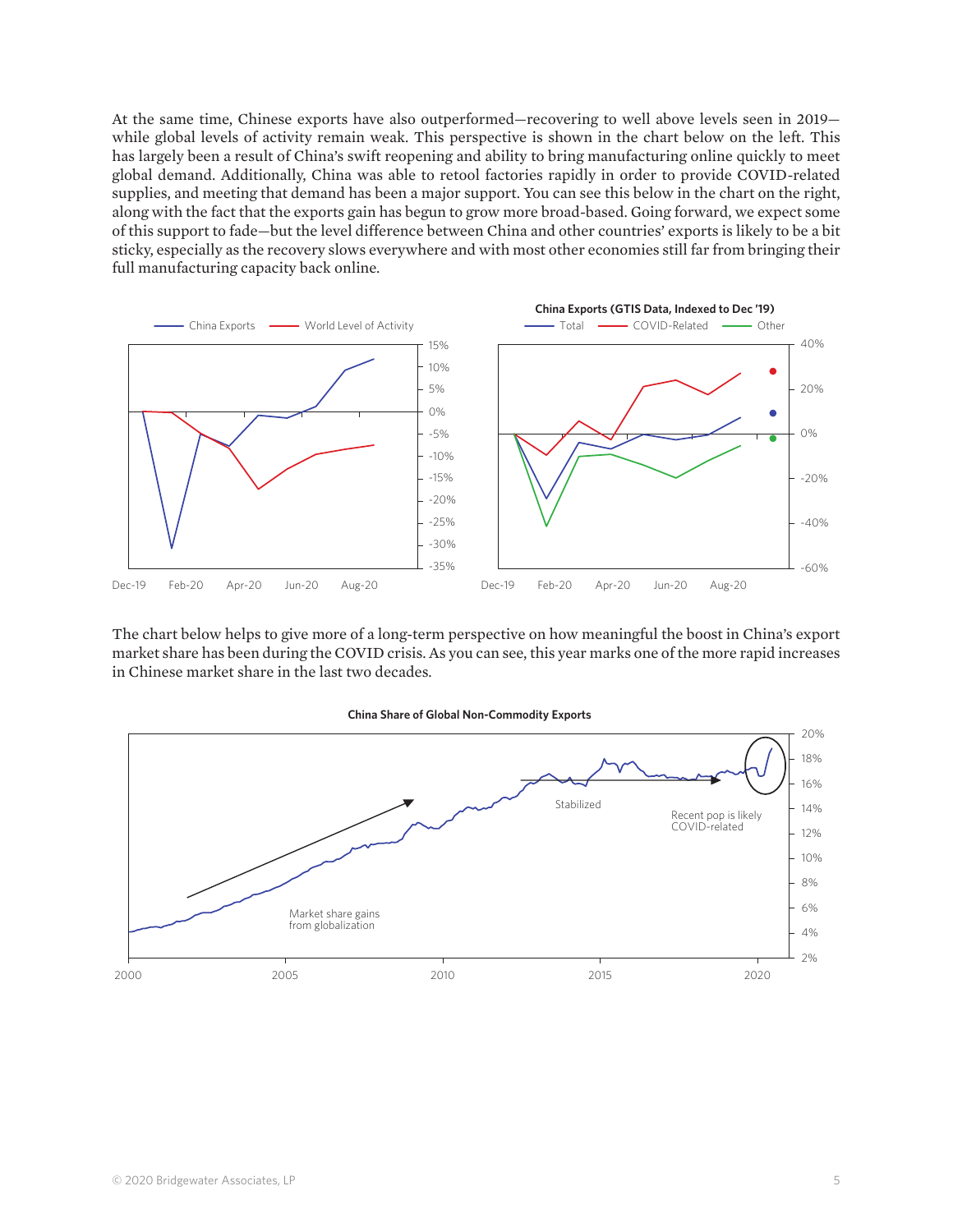But domestic consumption has lagged the recovery somewhat, especially in contact-intensive sectors that are particularly sensitive to the virus, such as catering (which makes up 10% of retail sales). As you can see in the chart on the left below, spending in other sectors has recovered considerably more. While income growth declined in the first quarter, it never contracted in aggregate and has since improved. In urban areas, the unemployment rate has come down in recent months after a jump during the COVID crisis.



The composition of the recovery (stronger production, relatively weaker consumption) has been largely a product of how fiscal easing has been directed so far, with most easing coming from direct government spending and stimulus targeted at businesses, with very little direct support to households. This composition is very different from what we have seen elsewhere, such as in the US. But the stimulus has still been significant enough to help the recovery experienced in the second and third quarters.

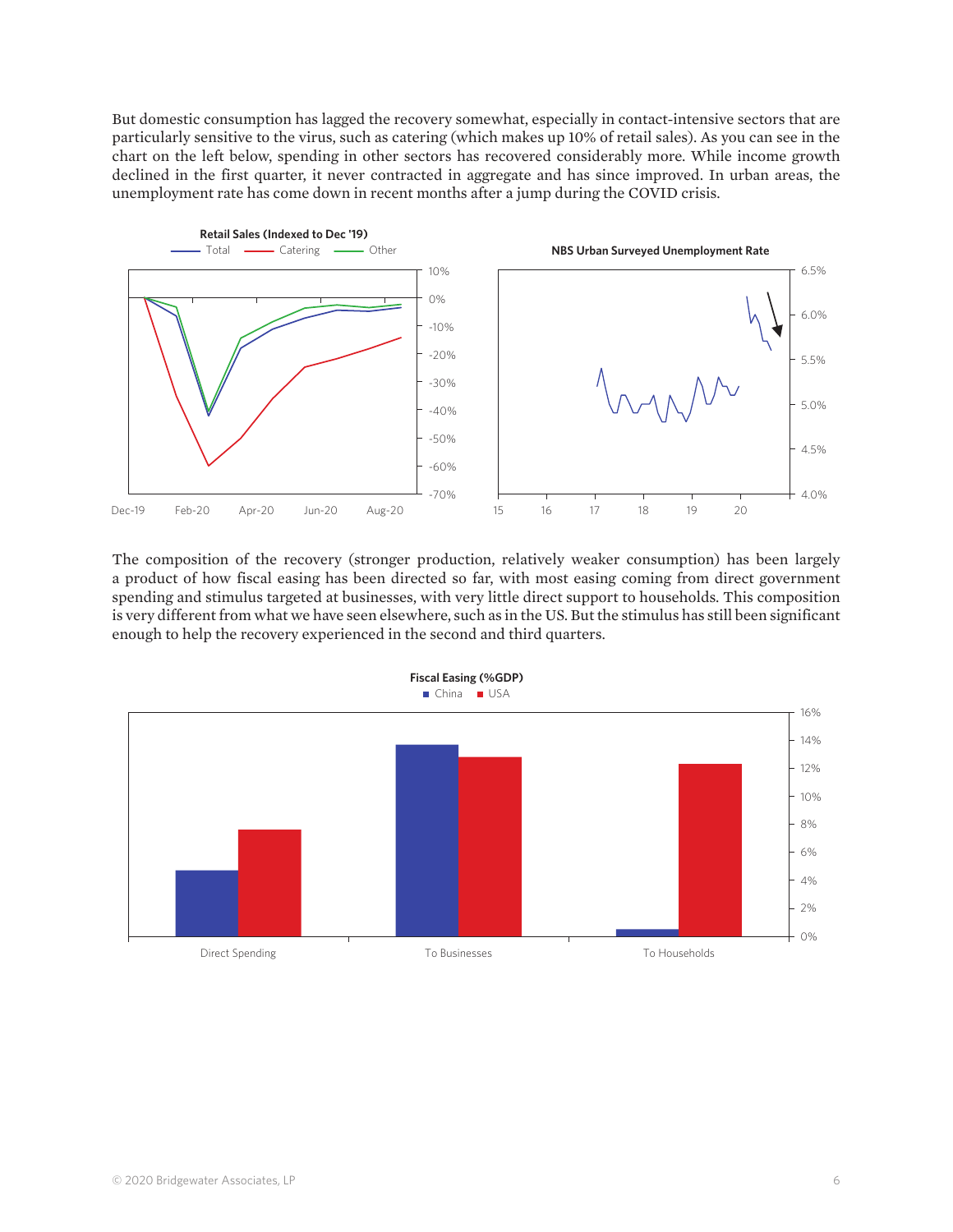# As Coordinated Policy Stimulus Has Driven the Economy Back to Normal, Policy Makers Have Begun to Shift Toward a More Neutral Stance

Looking back, Chinese policy makers dealt with the crisis with a package of coordinated fiscal, regulatory, and monetary stimulus, preferring targeted over broad easing. China's credit excesses of the last decade put it in a different place than the West in terms of the mix of policies they want to use. There is much less tolerance for allowing a rekindling of credit excesses. Even at the peak of easing in response to the pandemic, we saw a much smaller monetary easing than in the global financial crisis. The charts below provide perspective on Chinese debt levels.



As you can see in the charts below, the bulk of the easing came from 1) regulatory easing on debt rollovers, etc., to stop the economy from free-falling; 2) direct fiscal spending, mostly on infrastructure; and 3) a combination of regulatory policies and monetary accommodation to direct credit to private enterprises.

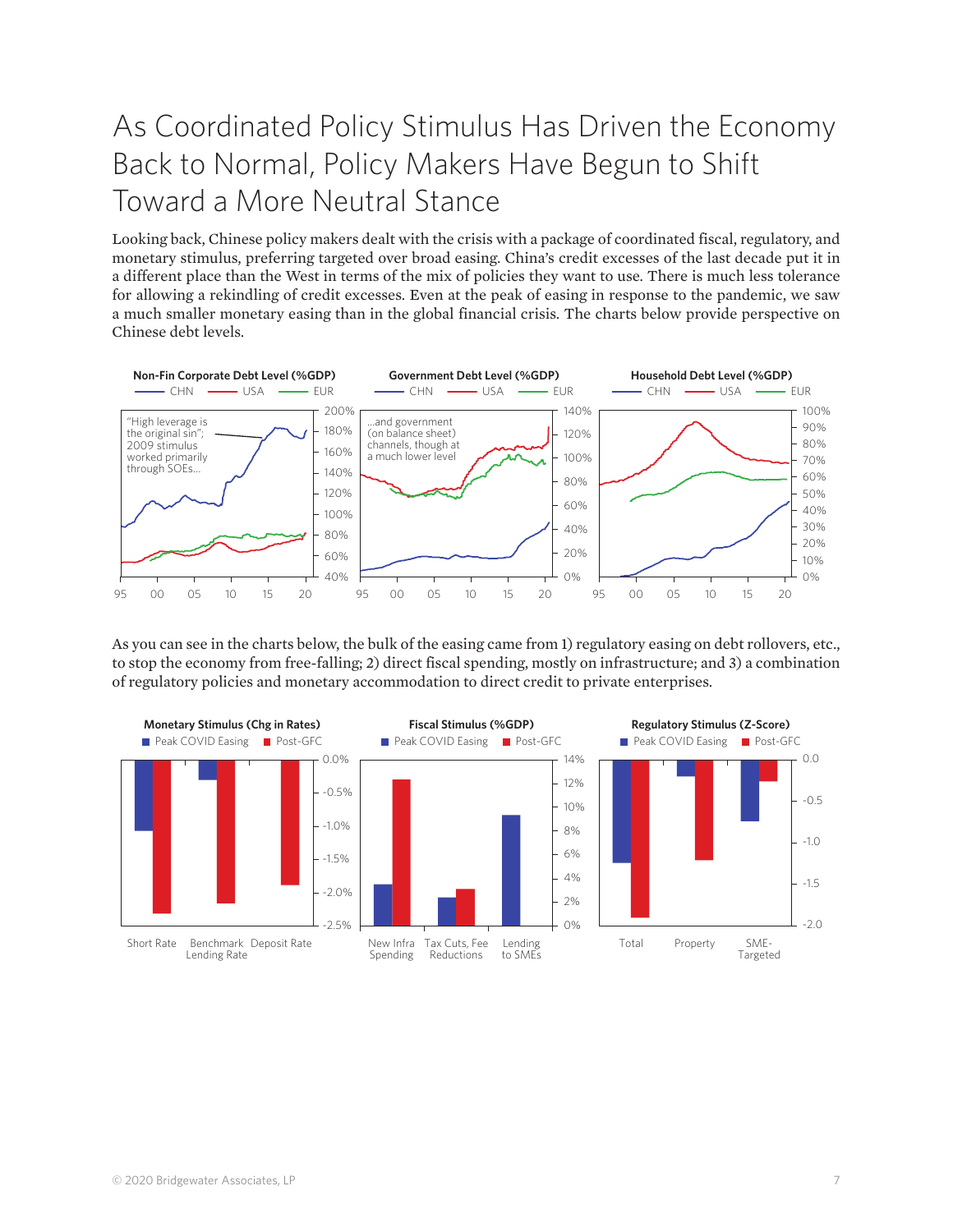So far, the tightening on the short end of the curve as well as continued regulatory policies have successfully contained financial arbitrage activities and debt buildup in areas considered opaque and unproductive, without draining the real economy—thanks to the targeted fiscal easing that encouraged on-balance-sheet financing for infrastructure projects and directed credit to private businesses. The charts below show strength in credit creation (especially government-related credit) and bank loans to private businesses. It's encouraging that China has been able to get more and cheaper credit to SMEs during the COVID crisis—interest charged on SME loans continued to decline in the first half of 2020 compared to 2019—something that's historically been hard to achieve.



In order to prevent second-order effects from cascading, it is important in a crisis to make sure that small businesses are covered. China is getting money to small businesses in a different way than the West, relying more heavily on banks providing credit (often with the aid of fin-tech companies helping to assess credit quality). In the West, we have seen more direct government transfers to small businesses. China's banks are in a relatively stronger position to make these loans today versus in prior years because, before the COVID crisis, policy makers had been through a process of cleaning up the banking system. But if we ultimately see the government stepping in to help to cover bank losses, the dynamics will be similar across regions.

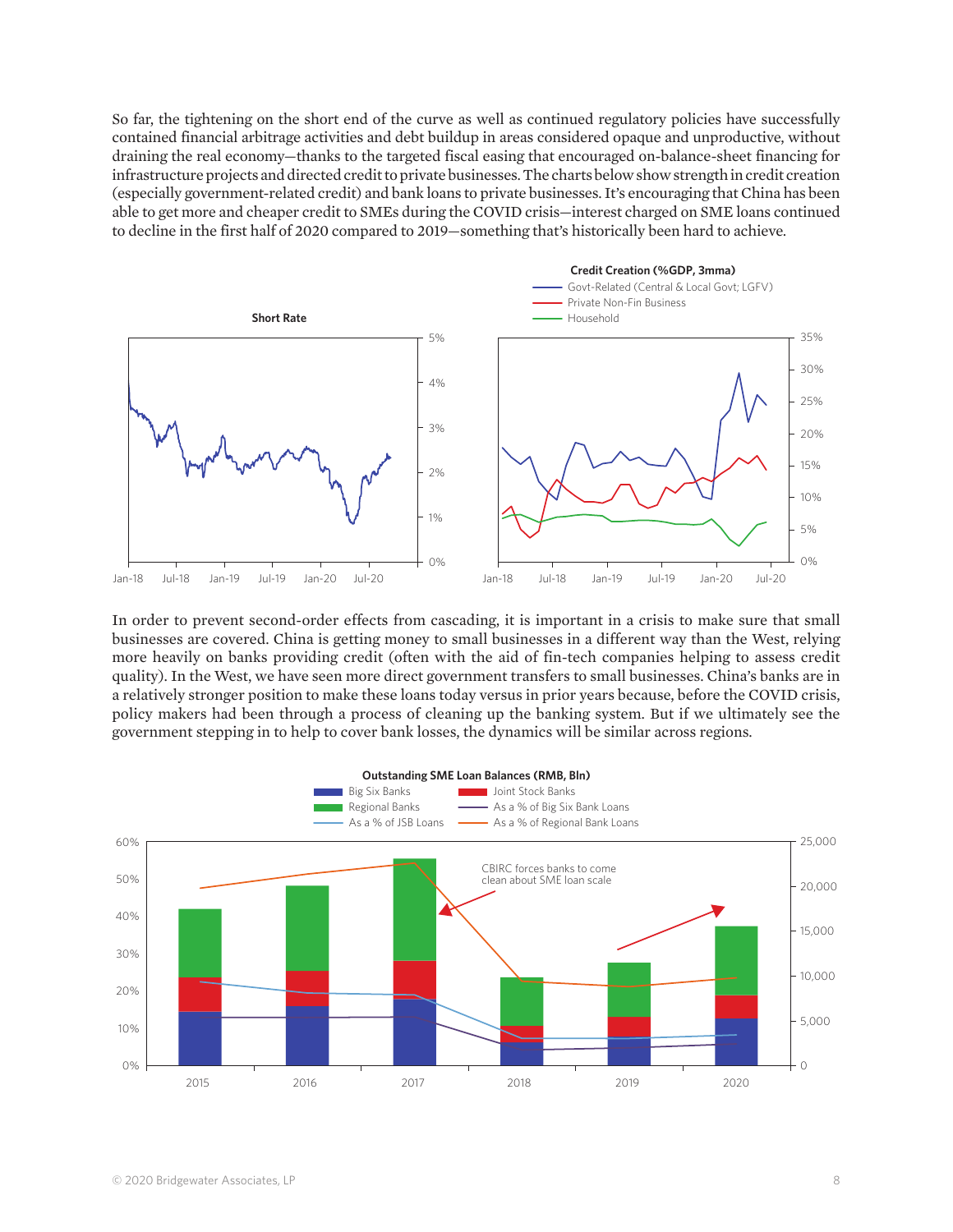With the same long-term concerns about frothy financial conditions in mind, we have also begun to see regulatory tightening in housing (mostly targeted at developer financing). Regulators have introduced three new "red lines" to limit developers' corporate debt, imposing caps on developers' net new annual debt creation. The chart below puts the tightness of property regulation in perspective. The moves so far have been a modest tapping on the brakes as the need to ease has ebbed. In other words, China is trying to both get money into the hands of those who need it while using macroprudential policies to prevent excesses. This balanced approach looks quite different than what we are seeing in the US, where pockets of speculation have popped up in the equity market.



And we have already started to see the impacts of this policy flow-through, with housing activity stats coming in weaker since the new regulation has been introduced.



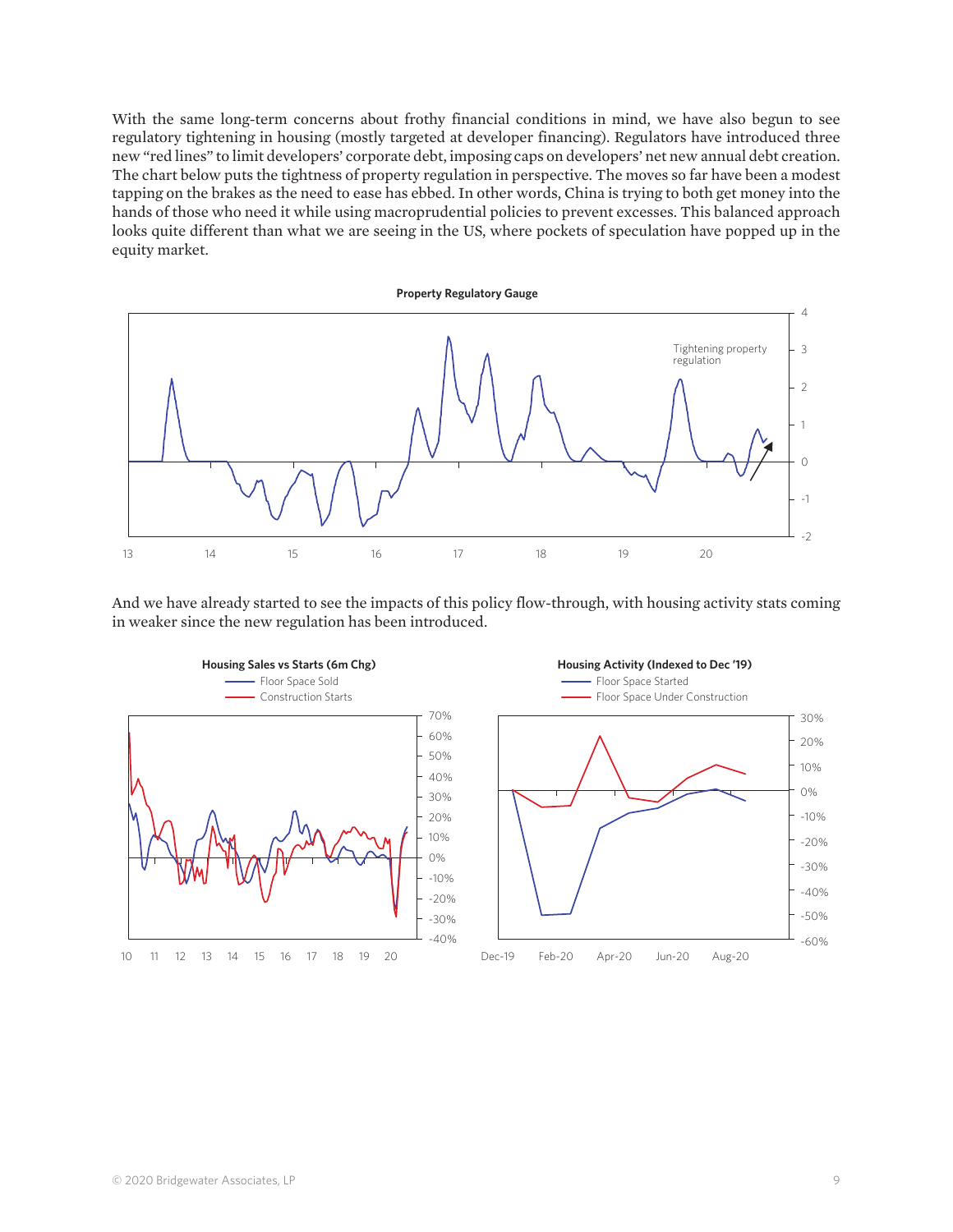On net, we expect the mix of government policies to have a positive impact on growth, though a marginally smaller one going forward. The quotes below (roughly translated) help to shed some light on how policy makers are processing current conditions and planning to alter their stance going forward.

### On continuing to direct the financial system to support the real economy:

*"The financial system has played an important role in economic recovery. We must continue to maintain the reasonable strength of financial support policies for the real economy, promote service innovation, and expand inclusive finance. Prevent financial risks."*—Premier Li Keqiang

## On preventing the risk of financial excesses:

*"If the central bank's monetary policy creates a lot of liquidity, no matter how well structural adjustments are made, a considerable amount of capital will naturally flow into these asset areas, including real estate and the stock market. Therefore, asset bubbles will inevitably emerge under the 'flooding' conditions. This risk should be prevented."*—Ma Jun, member of the PBoC Monetary Policy Committee

## Finally, on maintaining adequate fuel in the tank in case of downside risks:

*"We don't know whether Sino-US relations will deteriorate significantly in the coming period. We don't know whether something will happen to the small banks. We don't know whether something will happen to the local financing vehicles. We don't know. If these things happen, we may have to have more 'bullets' and use more monetary resources to deal with them. Therefore, it is impossible to exhaust all the 'bullets.' Some have to be stored in case of an emergency."*—Ma Jun, member of the PBoC Monetary Policy Committee